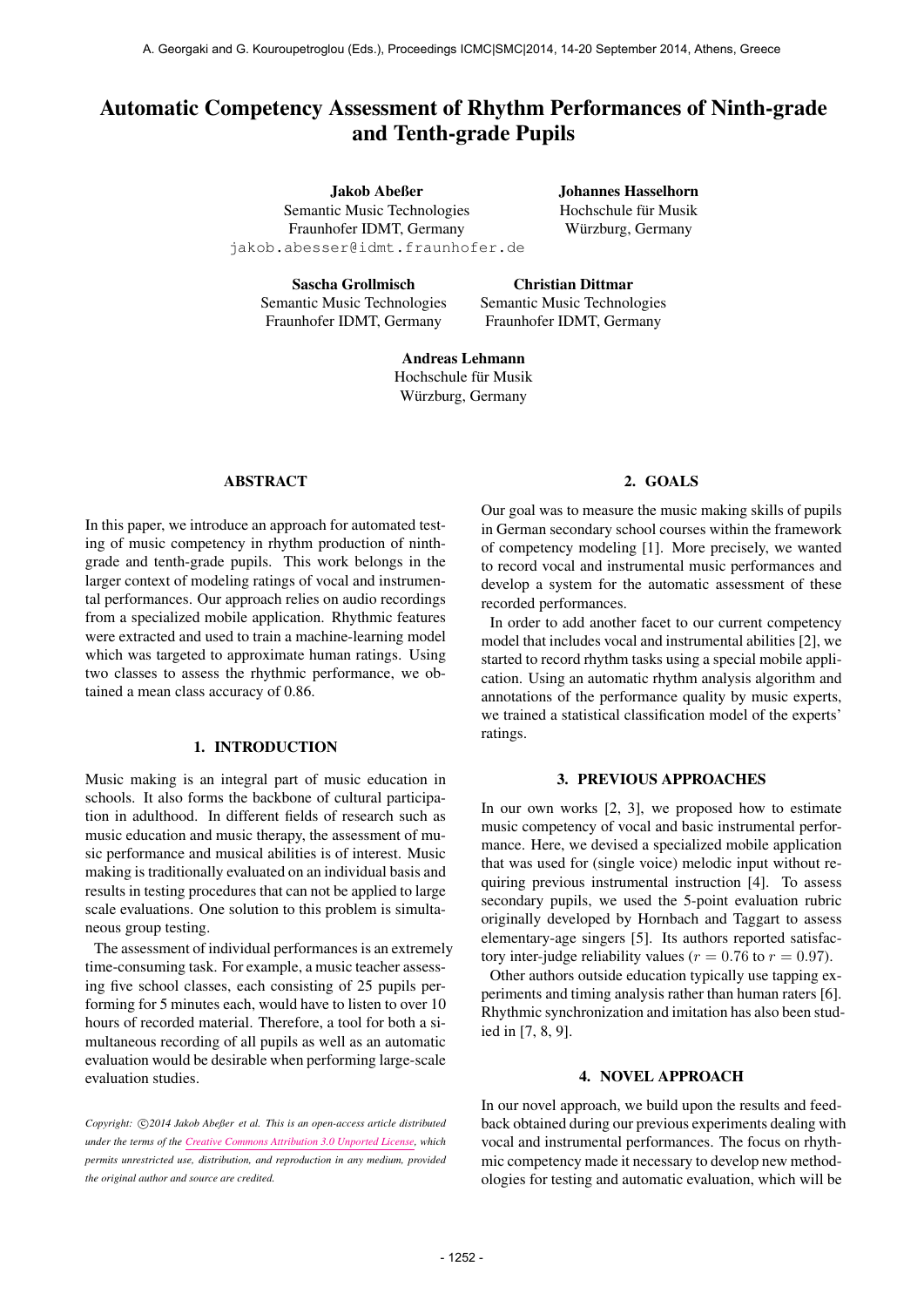presented in this section.

## 4.1 Instrument Recording & Data Acquisition



Figure 1. Screenshot of Colored-Music-Grid (CMG) app for rhythm tasks. The red and blue areas trigger the high and the low drum sound, respectively.

The participants in our experiments were 460 ninth-grade pupils. Each pupil worked at a separate workplace in groups of up to 25 pupils per classroom. Every workplace contained a laptop, a tablet computer, and a headset. The workplaces were separated using custom-made partition walls. The laptops were used to present the instructions of the different musical tasks consisting of text and scores to the pupil, and a headset was used to play audio examples and backing tracks. All laptops in the classroom were connected in a network, such that every task could be started simultaneously by the teacher on a separate computer.

A 7-inch tablet with a multitouch surface was used as musical instrument. Figure 1 shows a screenshot of the "Colored Music Grid" (CMG) app that we developed. Touching the red and blue areas triggers a high and a low percussive sound, respectively. Furthermore, this app provides a second mode that functions as a musical instrument for melody tasks as previously described in [4]. Each tablet was fastened on a holder above the laptop. The 27 rhythm tasks consisted of various one to two bar rhythm patterns, which were supposed to be performed alongside two different eight bar backing tracks.



Figure 2. Example rhythm pattern.

Figure 2 illustrates an example rhythm pattern that was shown on the laptop screen. Additionally, the task instructions were given to the pupils via headset. In some cases, the instructions were reduced to a single sentence, in some instructions the backing track or the respective pattern was played as an audio example. This was followed by five seconds of silence, during which the pupils could practice the pattern. Next, the actual task instructions were played to the pupils starting with a one bar of count-in followed by the backing track for the current task. Each instrument performance was recorded as a separate audio track (44.1 kHz and 16 bit). The total dataset used in this paper consists of 8434 individual audio recordings.

#### 4.2 Annotation

All recordings were evaluated by at least two out of 16 music students. For this evaluation, we used a six point ratings scale, which was adapted based on an established scale for the assessment of students singing performance [5]. For each recording, a rounded mean value was calculated from the two ratings. Depending on whether the task was rated by two or three raters, inter-rater consistency was estimated using Intraclass Correlations ICC(2,2) or ICC(2,3). Here, we used a two-way, random effect ICC, because two or three randomly selected assessors both rated all rhythm performances of one of the 27 tasks. ICCs varied between .67 and .93.

#### 4.3 Audio Feature Extraction

Since we wanted to evaluate an audio recording of the rhythmic output of CMG, we needed to devise a suitable signal processing. In the following, we describe how the rhythm recordings were converted into an approximate transcription and what additional features were deduced from that.

# *4.3.1 Spectral Estimation*

Based on a given audio recording of a rhythm performance, we first compute the Short Time Fourier Transform (STFT) using a blocksize of 2048 and a hopsize of 512. The given sampling rate (see Section 4.1) corresponds to a temporal resolution of approximately 10 ms. In the next section, we will explain how the drum envelope signals are extracted from the magnitude spectrogram  $M(k, n)$  with k denoting the frequency bin and  $n$  denoting the time frame.

## *4.3.2 Drum Envelope Estimation*

The CMG app uses two fixed samples for the low and the high percussion sounds without any dynamic changes. As can be observed in the upper subplot of Figure 3, the percussion spectra are well-separated in the magnitude spectrogram with barely any overlap in frequency ranges. Due to these idealized conditions, we apply a simple approach for drum envelope estimation. Based on the known frequency centroids of the drum sounds  $(f_{low} = 1593 \text{ Hz})$ and  $f_{\text{high}} = 2907 \text{ Hz}$ , we extract the magitude envelopes  $\hat{x}_{\text{low}}(n)$  and  $\hat{x}_{\text{high}}(n)$  directly from the rows in  $M(k, n)$ that correspond to the frequency centroids. The middle and lower subplot of Figure 3 illustrate two examples of magnitude envelopes of the two drum sounds for the excerpt shown in the spectrogram above.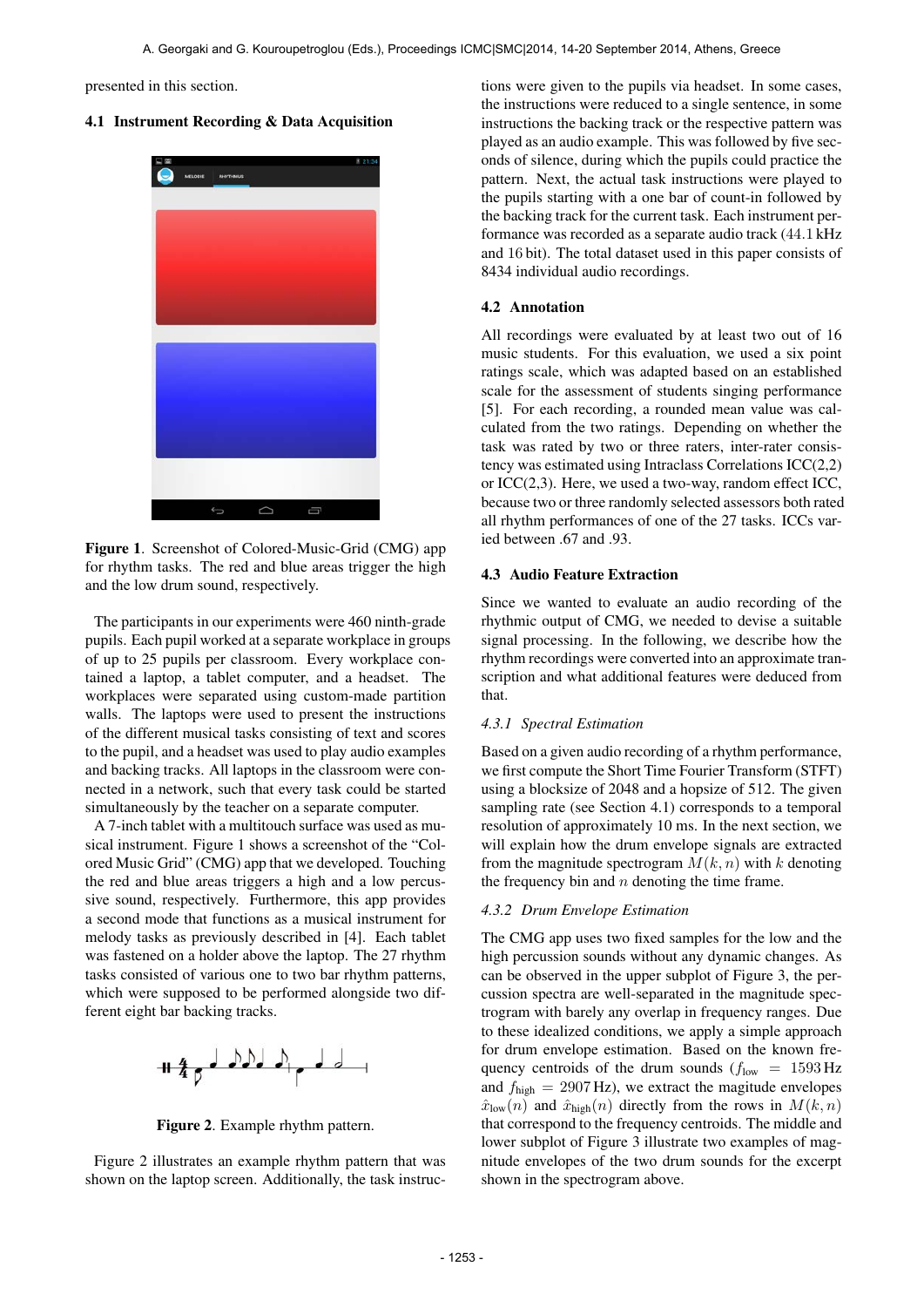In addition to the estimated drum envelopes, the correct reference drum tracks are given as MIDI files for each task. The MIDI files have two channels, one channel per percussion instrument. Based on these MIDI files, we generate two reference envelope functions  $x_{\text{low}}(n)$  and  $x_{\text{high}}(n)$  for each task by convolving the onset impulse function of each instrument with a Hanning window of 70 ms width.



**Figure 3.** Excerpt from magnitude spectrogram  $M(k, n)$ of drum recording (top). Time and frequency axis are given in seconds and Hz. Frequency centroids of high drum (blue) and low drum (red) are indicated as dotted horizontal lines. Resulting drum envelopes for high drum and low drum are given in the middle and lower subplot.

#### *4.3.3 Envelope-based Features*

All features described in Section 4.3.3 and 4.3.4 (denoted as  $F$  with a corresponding subscript) are extracted similarly for the low and the high percussive envelope, hence we omit the subscripts "low" and "high" for better readability.

The first group of features are extracted in order to compare the estimated drum envelope  $\hat{x}(n)$  and the corresponding reference drum envelope  $x(n)$  function. After  $\hat{x}(n)$  and  $x(n)$  are normalized to a maximum of 1, we compute the relative envelope energies

$$
F_{\text{act}} = \frac{1}{N_{\hat{x}}} \sum_{n=1}^{N_{\hat{x}}} \hat{x}(n) \text{ and } \tag{1}
$$

$$
F_{\text{act,ref}} = \frac{1}{N_x} \sum_{n=1}^{N_x} x(n) \tag{2}
$$

as features to measure the *drum activation*.  $N_{\hat{x}}$  and  $N_x$ denote the number of items in  $\hat{x}$  and x. Also, we use the *activation ratio*

$$
F_{\text{actRatio}} = \frac{F_{\text{act}}}{F_{\text{act,ref}}}
$$
 (3)

as feature.

In the next step, we compute the cross-correlation  $r_x(\tau)$ between  $\hat{x}(n)$  and  $x(n)$  to investigate to what extent both envelope functions coincide. Two features are obtained. The *envelope similarity* is measured by the maximum crosscorrelation value  $F_{\text{simEnv}} = \max_{\tau} r_x(\tau)$  and the *envelope synchronicity* is measured by the corresponding absolute shift value  $F_{\text{syncEnv}} = |\tau_{\text{max}}|$ .

In addition to the cross-correlation, we count the number of local maxima in  $\hat{x}(n)$  and  $x(n)$  above a magnitude threshold of 0.05 as  $N_{\text{max},\hat{x}}$  and  $N_{\text{max},x}$ . Here, the intuition is that local maxima in the envelope signal indicate individual note events. We compute features from the absolute difference over the local maxima number as

$$
F_{\text{numPeakDiff}} = |N_{\text{max},x} - N_{\text{max},\hat{x}}| \tag{4}
$$

and the ratio between the peak densities

$$
F_{\text{peakDensRatio}} = \frac{N_{\text{max},x}/N_x}{N_{\text{max},\hat{x}}/N_{\hat{x}}}.
$$
 (5)

Finally, we compute a vector  $d_{\text{max}}$  with the temporal distances of adjacent local maxima in the envelope function  $x(n)$ . We compute the maximum, the mean, the variance, and the range over  $d_{\text{max}}$  as simple features to measure the amount of tempo fluctuation.

#### *4.3.4 Features based on the Log-lag Autocorrelation*

We compute the log-lag autocorrelation functions (LL-ACF) from  $\hat{x}(n)$  and  $x(n)$  as previously proposed in [10, 11, 12] over the tempo range of  $10 \text{ bpm} \leq T \leq 600 \text{ bpm}$  with a resolution of 36 bins per octave. The LL-ACF represents a rhythmic pattern on a logarithmically-spaced lag axis and is comparable to the scale-transform [13]. The lags can be interpreted as reciprocals of the tempo. This means that small lags correspond to very high tempi, whereas lags to the end of the function correspond to extremely low tempi. The same rhythmic pattern played in different tempi result in similar LL-ACFs that are just shifted along the lag axis. The application of suitable distance measures for comparing LL-ACF has been discussed in [14, 15].

The LL-ACF of the estimated and reference drum envelope are denoted as  $l_{\hat{x}}(T)$  and  $l_{x}(T)$ . Similarly as before, we compute the cross-correlation  $r_l(\tau)$  between  $l_{\hat{\tau}}(T)$  and  $l_x(T)$  and take the maximum cross-correlation value  $F_{simLLA}$  =  $max_{\tau} r_l(\tau)$  and the corresponding shift  $F_{\text{syncLLA}} = |\tau_{\text{max}}|$  as features.

Next, we compute the energy sum

$$
F_{\text{enSumLLA}} = \sum_{T} l_x(T) \tag{6}
$$

and the ratio

$$
F_{\text{enRatioLLA}} = \frac{\sum_{T} l_x(T)}{\sum_{T} l_{\hat{x}}(T)} \tag{7}
$$

as features. As a next step, we extract the number of local maxima  $N_{\text{max},l,\hat{x}}$  and  $N_{\text{max},l,x}$  to describe both LL-ACF functions (we only consider maxima above 5 % of the highest peak). We compute the difference and the ratio between the number of peaks to measure the rhythmic similarity between the estimated and the reference drum envelope as

$$
F_{\text{llacf},\text{peakDiff}} = N_{\text{max},l,\hat{x}} - N_{\text{max},l,x} \text{ and } (8)
$$

$$
F_{\text{lacf,peakRatio}} = \frac{N_{\text{max},l,\hat{x}}}{N_{\text{max},l,x}}.
$$
 (9)

Additionally, we compute average distance between adjacent local maxima in  $l_x(T)$ . In total, we obtained a 40-dimensional feature vector.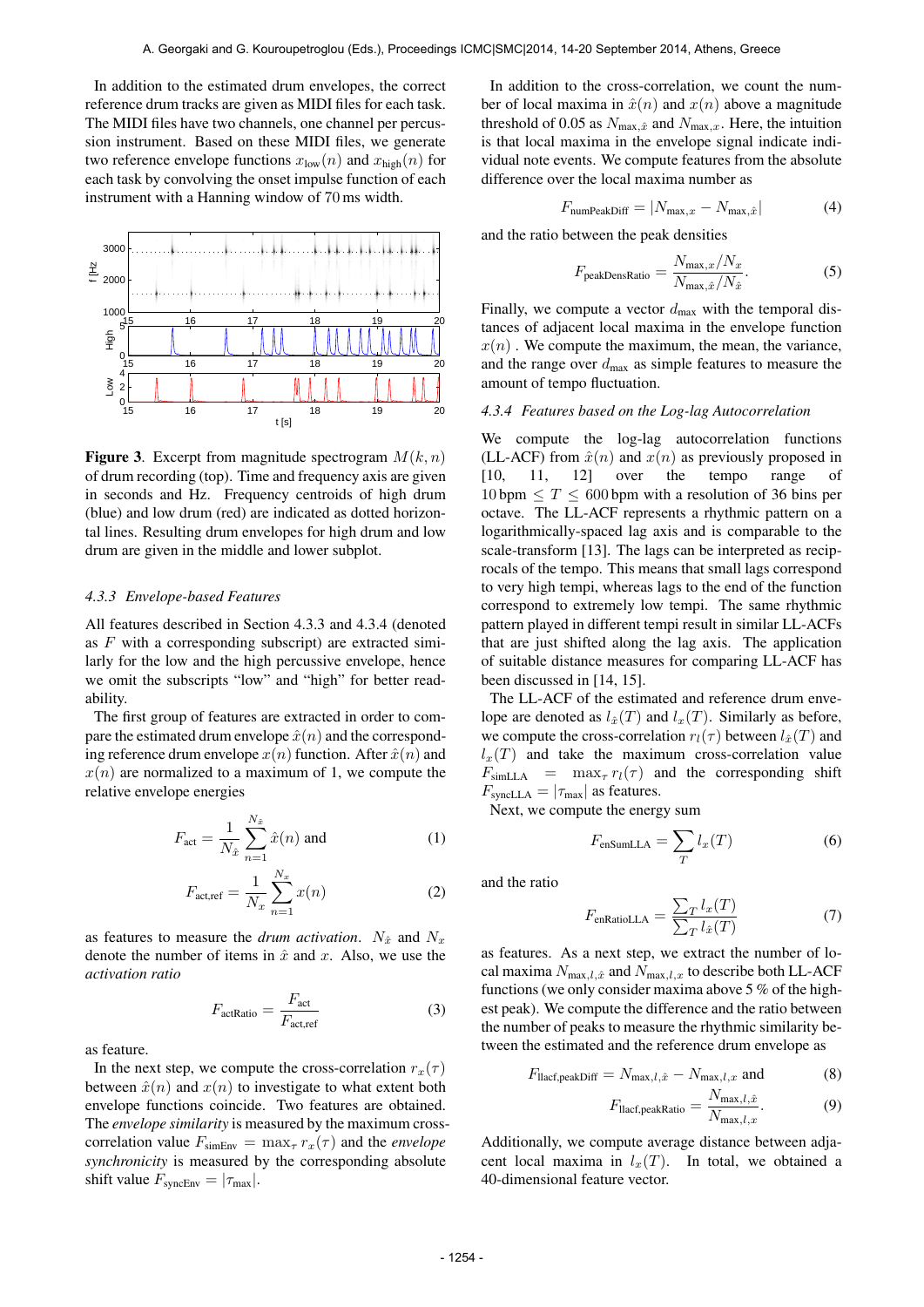#### 4.4 Automatic Modeling of Expert Ratings

We used a machine-learning approach to model the expert rating with the proposed audio features. The classifier model is trained based on expert ratings of a given training set. We used a Support Vector Machine (SVM) with the Radial Basis Function (RBF) kernel as classifier. SVM is a binary discriminative classifier that attempts to find the optimal decision plane between the feature vectors of the different training classes [16].

#### 5. EVALUATION

#### 5.1 Dataset

The dataset used in this paper consists of 8434 audio recordings with corresponding averaged performance ratings between 1 and 6. Figure 4 shows a histogram over the number of items for each class. Apart from class 1 and 6, the items are fairly well-balanced.



Figure 4. Number of items in the dataset for all six classes.

#### 5.2 Experimental Procedure

#### *5.2.1 Class Mapping*

Based on the six-step rating scale discussed in Section 4.2, we investigated different class mappings to reduce the number of classes and thus to reduce complexity of the modeling task. In particular, we compared the 9 different class mappings as shown in Table 1. For each mapping, the six existing classes are mapped to two or three merged classes (denoted as C1, C2, and C3). Then, classifier models are trained based on the merged class annotations.

## *5.2.2 Cross-validation*

For each mapping, we performed a 10 fold cross-validation and averaged the mean class accuracy over all folds. Since the class items are imbalanced as shown in Figure 4, we used a stratified cross-validation, i.e., we ensured that the proportion of items among different classes is kept approximately constant in each cross-validation fold. Furthermore, since we used Support Vector Machines classifier, we had to make sure that the number of items are balanced over all classes before training the model. Therefore, we used sampling with replacement, i.e., we increased the number of items in the smaller classes by randomly sampling from the existing data. At the same time, we ensured that similar items are never assigned as training and test data at the same time in the cross-validation procedure.

Table 1. Class mappings investigated in the evaluation experiment based on the original 6 classes. First column shows number of reduced classes. Second to fourth column show the original classes that are merged. Last column shows the mean class accuracy for the automatic classification (the highest value is emphasized in bold print). The last row gives the classification result if no class mapping is performed as reference.

| ັ<br>л.<br>#   | #              | <b>Merged Classes</b>  |                |                | Mean       |
|----------------|----------------|------------------------|----------------|----------------|------------|
|                | classes        | C1                     | C <sub>2</sub> | C <sub>3</sub> | Class Acc. |
| M <sub>1</sub> | $\mathfrak{D}$ | 1,2                    | 4,5            |                | 0.86       |
| M <sub>2</sub> | 2              | 1,2,3                  | 5,6            |                | 0.85       |
| M3             | 2              | 1,2,3                  | 4,5,6          |                | 0.80       |
| M4             | 3              | 1,2                    | 4,5            | 6              | 0.77       |
| M <sub>5</sub> | 3              | 1,2                    | 3              | 5,6            | 0.69       |
| M6             | 3              | 1,2                    | 3,4            | 5              | 0.64       |
| M7             | 3              | 1,2                    | 3              | 4,5            | 0.63       |
| M8             | 3              | 1,2                    | 4              | 5,6            | 0.68       |
| M <sup>9</sup> | 3              | 1,2                    | 3,4            | 5,6            | 0.68       |
| M10            | 6              | No Mapping (6 classes) |                |                | 0.47       |

In each fold, we optimize the parameter values of  $\gamma$  and C of the RBF kernel function using a two-fold grid search as proposed in [17] with step sizes of 3 and 0.5 for the coarse and the fine grid search. Before each classifier training, the features are normalized to zero mean and a standard deviation of 1.

#### 6. RESULTS & CONCLUSIONS

The last column of Table 1 summarizes the mean class accuracy values that we obtained for the different class mappings. It can be observed that by reducing the number of classes from six to two, the classification accuracy can be improved up to 0.86.

An initial experiment with the original six classes (without any class mapping) showed an accuracy of 0.47 and revealed strong confusions between adjacent classes, especially between and towards classes 3 and 4. Our results indicate that it seems beneficial to merge adjacent classes to more fuzzy categories such as good and bad. These categories can often be sufficient for an assessment of music performance.

Also, the removal of one of the medium classes (3,4) improved the classification results, as can be seen for instance when comparing M3 and M2 or M7 and M8, respectively.

#### Acknowledgments

This research has been supported by the German Research Foundation (DFG BR 1333/10-1 and LE 2204/6-1).

## 7. REFERENCES

[1] A.-K. Jordan, J. Knigge, A. C. Lehmann, and A. Niessen, "Development and validation of a competence model in music instruction - perception and con